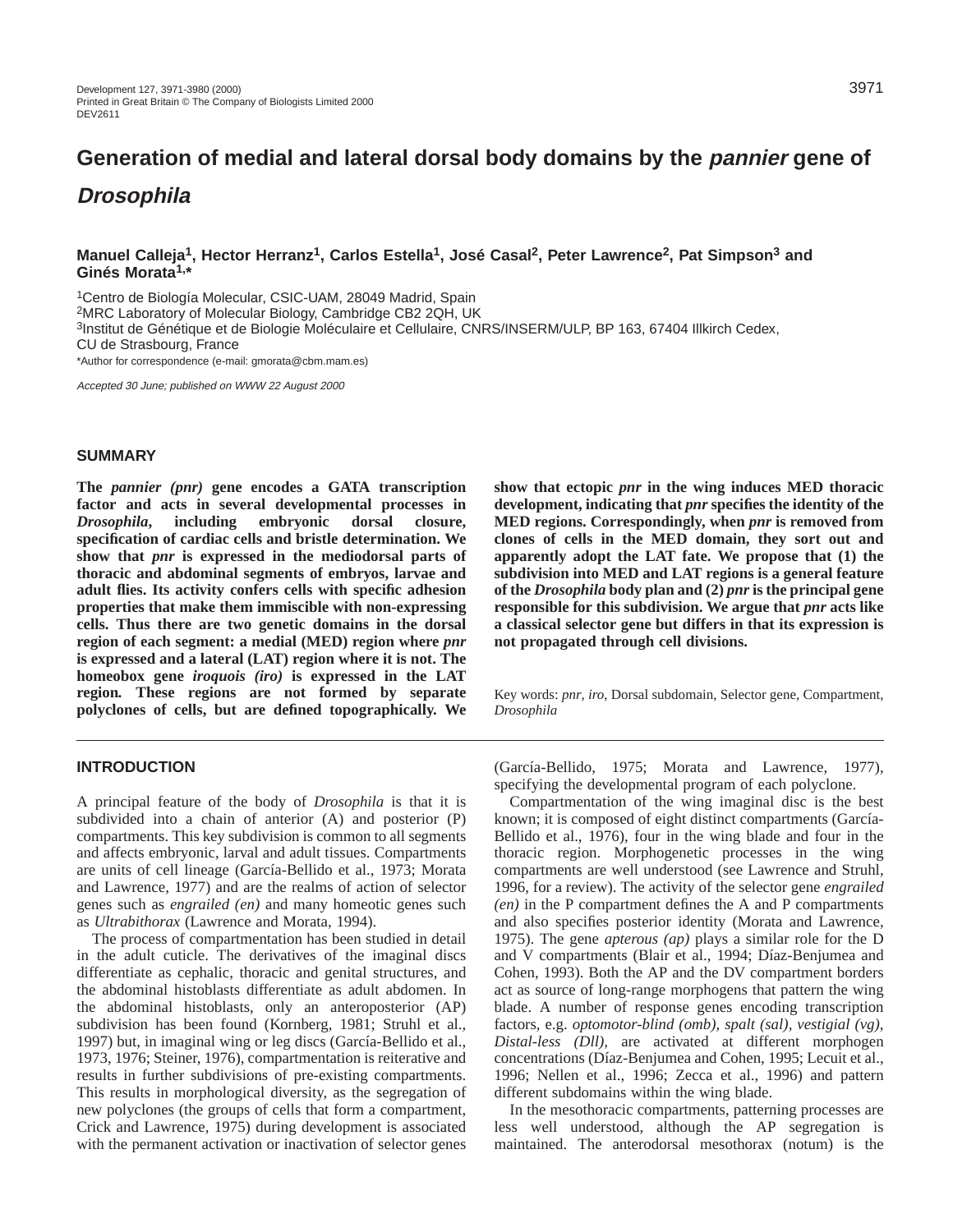largest; it is composed of about 15,000 cells and presents a complex and stereotyped bristle pattern, but no compartments have been detected within this region. The posterior-dorsal mesothorax (postnotum) is much smaller and consists of a band of featureless cuticle with no bristles. The deployment of the signalling molecules Hedgehog (Hh) and Decapentaplegic (Dpp) is similar to that in the wing blade but their roles have not been clarified. In addition, there is a longitudinal stripe of *wg* expression (Phillips and Whittle, 1993) that bears no resemblance to the expression of *wg* in the wing blade.

We have developed a screen that allows gene domains to be visualised directly on the adult patterns (Calleja et al., 1996). In the notum, some of these gene domains define common borders (Calleja et al., 1996, and unpublished observations), suggesting the existence of genetic subdivisions that are not based on lineage segregations*.* The border of expression of *pannier (pnr),* is a straight line along the AP axis. *pnr* encodes a transcription factor of the GATA family known to be involved in dorsal closure during embryogenesis, the specification of cardiac cells of the embryo and bristle patterning on the thorax (Gajewski et al., 1999; Heitzler et al., 1996; Ramain et al., 1993; Winick et al., 1993). Its expression is not restricted to the notum, but runs from the head capsule throughout the thorax and the entire abdomen (Calleja et al., 1996), defining a general dorsal subdomain in the adult body.

In the notum, the lateral border of *pnr* expression is parallel to, and overlaps with, the stripe of *wg* expression, and there are at least two other genes whose expression defines the same border (Calleja et al., 1996, and unpublished). Furthermore, the medial limit of expression of *iroquois (iro),* a homeoboxcontaining gene necessary for the development of the lateral region of the notum (Diez del Corral et al., 1999; Gómez-Skarmeta et al., 1996; Leyns et al., 1996), appears to be adjacent to the borders of expression of *pnr* and *wg*.

Here we study the expression and function of *pnr* during the development of the embryo, and the adult mesothorax and abdomen. We provide evidence that *pnr* has two functions: it is involved in the partitioning of each dorsal segmental domain into two subdomains, medial (MED) and lateral (LAT), and also specifies the identity of the MED subdomain. These results uncover the existence of a general subdivision of the *Drosophila* body: the entire dorsal region, from the thorax to the end of the abdomen, is composed of homologous segmental medial and lateral subdomains. We show that these regions are not generated by cell lineage, but possibly by antagonistic interactions between the two sets of cells.

# **MATERIALS AND METHODS**

### **Drosophila stocks**

The *pnrVX6* allele has been described in Heitzler et al. (1996), and can be regarded as a null allele as most of the coding sequence is lacking. The  $Df(3)iro^{DFM3}$  lacks all the genes of the iro-C and is described in Diez del Corral et al. (1999). The *wg-lacZ, hh-lacZ, dpp-lacZ, mrr-lacZ* and *iro-lacZ* stocks are all reporter lines of the corresponding genes and are described in FlyBase [\(http://gin.ebi.ac.ak:7081\).](http://gin.ebi.ac.ak:7081) *The DC-lacZ* line is described in García-García et al. (1999), and reports the expression of the cluster of cells that differentiate the dorsocentral bristles.

### **Cell-lineage experiments**

To study the lineage of the adult thorax and abdomen, we induced

clones marked with *y+* and *forked36a* during the third larval period (72-96 hours after egg laying). Larvae of the genotype *y hs-FLP122 f 36a; abx>f+-stop>Gal4-lacZ UAS-y/+* were heat shocked. Flipase activity produces recombination that eliminates the *f <sup>+</sup>* allele and allows the production of Gal4 that induces activity of the *UAS-y* construct. These clones of cells will therefore be mutant for  $f^{\delta 6a}$  and will contain  $y^+$  activity (conferring dark colour) in the regions where the *abx* promoter is active. A large number of  $y^+$   $f^{\beta 6a}$  clones were found in the thorax and abdomen.

To examine whether marked clones can cross the *iro* expression domain in the wing disc, larvae of genotype *y w hsFLP122; FRT82B arm-lacZ/FRT82B Ki Sb* were heat shocked during the third larval period (72-96 hours of development). Clones are marked by the loss of β-gal activity. These clones can also be scored in the adult tissue as they are marked with the loss of the dominant markers *Ki* and *Sb*. The *iro* domain was revealed with the anti-Iro antibody. To score marked clones on a background of *pnr* expression, larvae of genotype *y w hsFLP122; act<stop<lacZ/UAS-GFP; pnr-Gal4/+* were also heat shocked at 72-96 hours of development. The *pnr* domain was visualised with GFP and the induced clones by the gain of *lacZ* activity.

#### **Induction of clones of marked mutant cells**

Clones of cells homozygous for *pnrVX6* were heat induced (1 hour at 37°C) on flies of larvae of genotype *y w hsFLP122; FRT82B pnrVX6/FRT82B arm-lacZ Sb Dp y+*. These clones are marked with *y*<sup>−</sup> *Sb+* in the adult cuticle and for the loss of *arm-lacZ* activity in imaginal discs. For *iro* mutant clones, *y w hsFLP122; mwh Df(3L)iroDFM3 FRT80B/hsCD2 ri FRT80B* larvae were heat shocked (1 hour at 37°C). These clones were marked with *mwh* in the adult cuticle and with loss of CD2 in discs.

#### **Clones of pnr- and mrr-expressing cells**

The method used to induce these clones is similar to that described for the cell lineage of the adult, but either the *UAS-pnr* or the *UASmrr* construct were used. The heat shocked (20 minutes at 34°C) larvae were of genotype *y w hsFLP122*; *abx>f+-stop>Gal4-lacZ UAS-y/+;UAS-pnr/+* for *pnr*-expressing clones and *yw hsFLP*; *abx>f+-stop>Gal4-lacZ /+;UAS-mrr/+* for *mrr*-expressing clones*.* In the first genotype, *pnr*-expressing clones were marked with  $f^{36}$  and  $y^+$ whereas, in the second genotype, *mrr*-expressing clones were marked with  $f^{36}$  only.

### **GAL4/UAS experiments**

The *UAS-pnr* chromosome is a gift of Mariann Bienz and is described in Haenlin et al. (1997). The *UAS-y* is described in Calleja et al. (1996) and the *UAS-mrr* in McNeil et al. (1997).

The Gal4 lines, *ap-Gal4*, *C765, MS1096, omb-Gal4*, have already been reported (Brand and Perrimon, 1993; Calleja et al., 1996; Gorfinkiel et al., 1997). The MD743 line, used to study the abdominal transformations, drives expression in most of the sternite and the lateral part of the tergite. The *vg (quadrant)-Gal4* and *nub-Gal4* are insertions in vestigial and nubbin that induce expression patterns like those of the *vg*-quadrant enhancer (Kim et al., 1996) and the *nub* gene (Ng et al., 1996).

#### **Inmunostaining**

Embryos and imaginal discs were stained using standard procedures for confocal microscopy (González-Crespo et al., 1998). Antibody and in situ hybridisation double staining were performed as in Azpiazu and Frasch (1993), and embryos were mounted in Permount (Fisher Scientific). The antibodies were: rat or rabbit anti-β-Gal, rat anti-Iro, mouse anti-Nub and rabbit anti-Vg.

# **X-gal staining and preparation of adult flies**

For X-gal staining of adult patterns, pharates were removed from the puparium, treated as described in Calleja et al. (1996), and mounted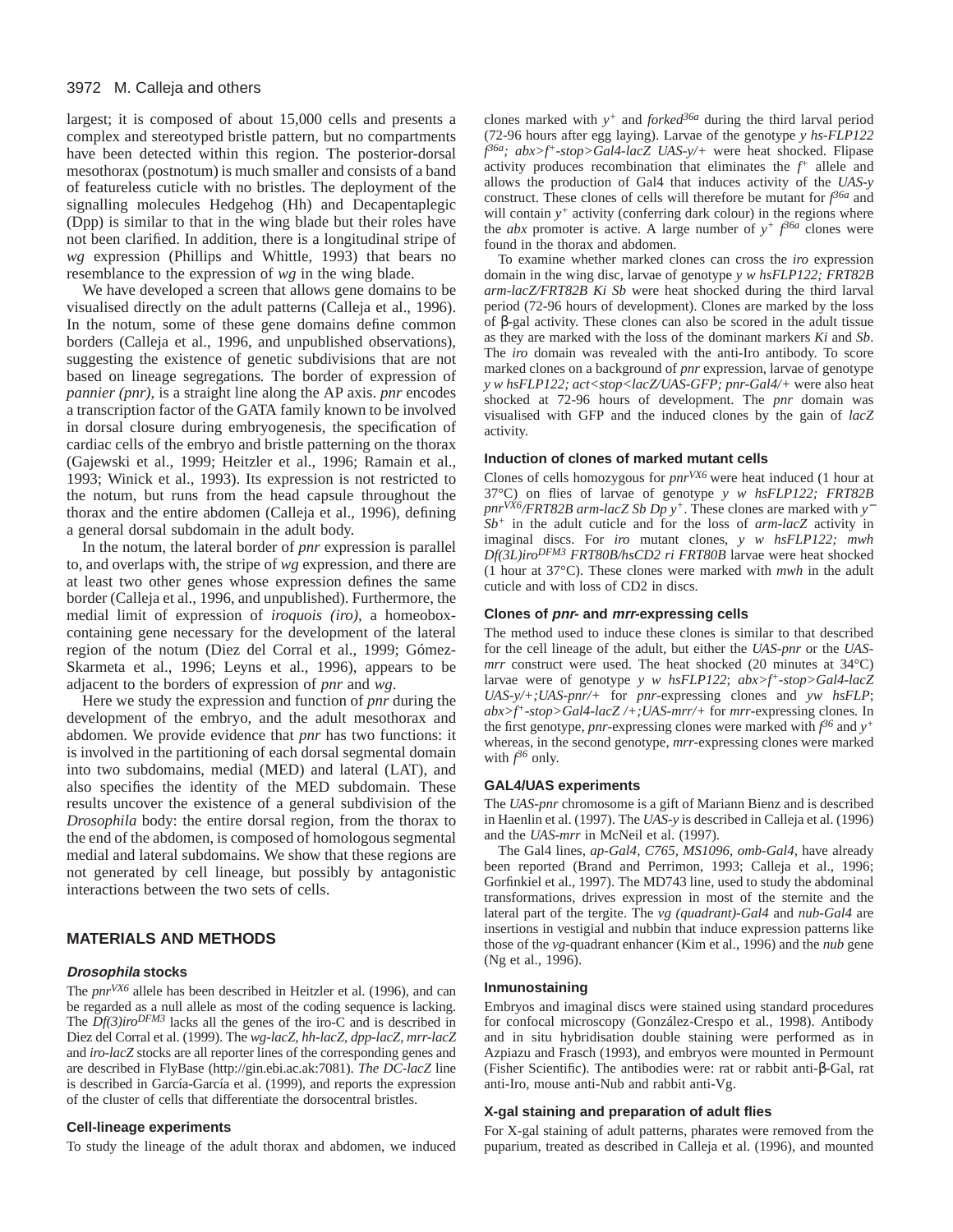in GMM (Roberts, 1986). Adult flies containing mutant clones were prepared for microscopic examination after digesting soft parts with KOH, washed with alcohol and mounted in Euparal.

# **RESULTS**

# **The domains of expression of pnr and iro in the thorax and abdomen are not defined by cell lineage**

The domain of expression of *pnr* in adult flies is seen directly in *pnr-Gal4/UAS-y* flies or in flies or imaginal discs of the genotype *pnr*-*Gal4/UAS-lacZ* (Fig. 1A). It is restricted to a dorsal region of the head, thorax and abdomen. In the head, *pnr* is expressed in the dorsal region of the eye and in the head



**Fig. 1.** Expression domains of *pnr* and *iro*. (A) Dorsal view of a fly of genotype *pnr-Gal4/UAS-lacZ* stained with X-gal to reveal the entire adult *pnr* domain. There is *pnr* activity in the back of the head and a medial domain of the thorax and abdomen. (B) Thoracic region of a mature wing imaginal disc of genotype *pnr-Gal4/UAS-lacZ* doubly stained with anti-β-Gal (red) and anti-Iro (green). There is no detectable overlap between the *pnr* and *iro* domains, which together cover the prospective region corresponding to the entire mesothorax. (C) Similar region of the haltere disc of the same genotype as in B also staining with anti-β-Gal and anti-Iro. (D) Thoracic region of a wing disc showing double staining for *pnr* and *wg* (green). The *pnr* and *wg* expression domains overlap (yellow). (E) X-gal staining of an abdominal segment of a fly of *iro-lacZ/+* genotype. The expression is restricted to the lateral region of the segment. (F) X-gal staining in an abdominal segment of a *pnr-Gal4/UAS-lacZ* fly. (G) Xgal-stained larvae of genotype *pnr-Gal4/UAS-lacZ* larvae to show that *pnr* is expressed in a dorsal medial domain, resembling the adult pattern.

capsule (Heitzler et al., 1996) and will not be considered further.

In the dorsal mesothorax, *pnr* expression has already been described (Calleja et al., 1996; Heitzler et al., 1996; Ramain et al., 1993): it covers a longitudinal band that occupies about 40% of the notum and extends from the dorsal midline to the medial zone. It is delineated by a straight border that is aligned with, and just lateral to, the dorsocentral bristles (Fig. 1A). In the wing disc, *pnr* is expressed in the region that contains the progenitor cells of the medial region of the adult notum (Fig. 1B).

*iro* is expressed in both the wing and the thorax (Diez del Corral et al., 1999; Gómez-Skarmeta et al., 1996; McNeil et al 1997), but only the thoracic expression is relevant here. In the second larval instar *iro* is expressed in all prospective thoracic cells but, in third instar discs, it is restricted to the lateral region (Gómez-Skarmeta et al., 1996), indicating that there is a retraction of the *iro* thoracic domain during disc development.

We have compared the expression of *pnr* and *iro* in the thorax of late third instar discs: they are expressed in distinct and complementary subdomains (Fig. 1B) that together cover the entire mesothorax. Their expression extends to both the A (notum) and the P (postnotum) mesothoracic compartments as indicated by double staining for *pnr* and *en* or *iro* and *en* (not shown). The domain of *wg* in the mesothorax overlaps with that of *pnr* and *iro* but is restricted to the A compartment (Fig. 1D). The expression of *pnr*, *iro*, (Fig. 1C), *wg* and *en* in the haltere disc is the same as in the wing disc, indicating that the two discs share the same genetic organisation.

In the abdominal segments, *pnr* defines a medial subdomain that occupies about 35% of each tergite (Fig. 1A,F). Unlike the notum, there is no morphological landmark close to the *pnr* expression boundary and the bristle and pigment patterns are similar on either side.

There are several different stocks that express *lacZ* under promoters from the *iro-C* genes (Leyns et al., 1996). All show some expression in the abdomen, with the strongest expression at the extreme lateral part of the tergites and no staining in the medial regions (Fig. 1E). Generally, the more posterior segments stain strongest, and here there is expression in the P compartments. Within the P compartments, the stain is strongest at the back coming to an end abruptly at the PA (segment) border. A comparison between the Pnr and Iro domains in the abdomen is shown in Fig. 1E,F. Unlike the wing or haltere discs, the areas of expression do not appear to be complementary. It is possible that the *lacZ* lines do not reveal the entire *iro* expression domain.

We have analysed the notum and abdomen to see if there is a lineage restriction separating the *pnr* and *iro* expression domains. Clones of cells were initiated during the third larval instar (72-96 hours) of development*.* Plotting more than 50 of these clones in the notum, we were unable to find any lineage restriction (Fig. 2A). We also induced marked clones in the wing discs of third instar larvae in which either the *pnr* or the *iro* domains were labelled with the corresponding antibody (see Materials and Methods.). The result is illustrated in Fig. 2B; the clones can cross over the boundary between the two domains. Thus the expression of *pnr* and of *iro* is not clonally inherited (see also Diez del Corral et al., 1999). A similar conclusion was reached from observations in the abdomen: we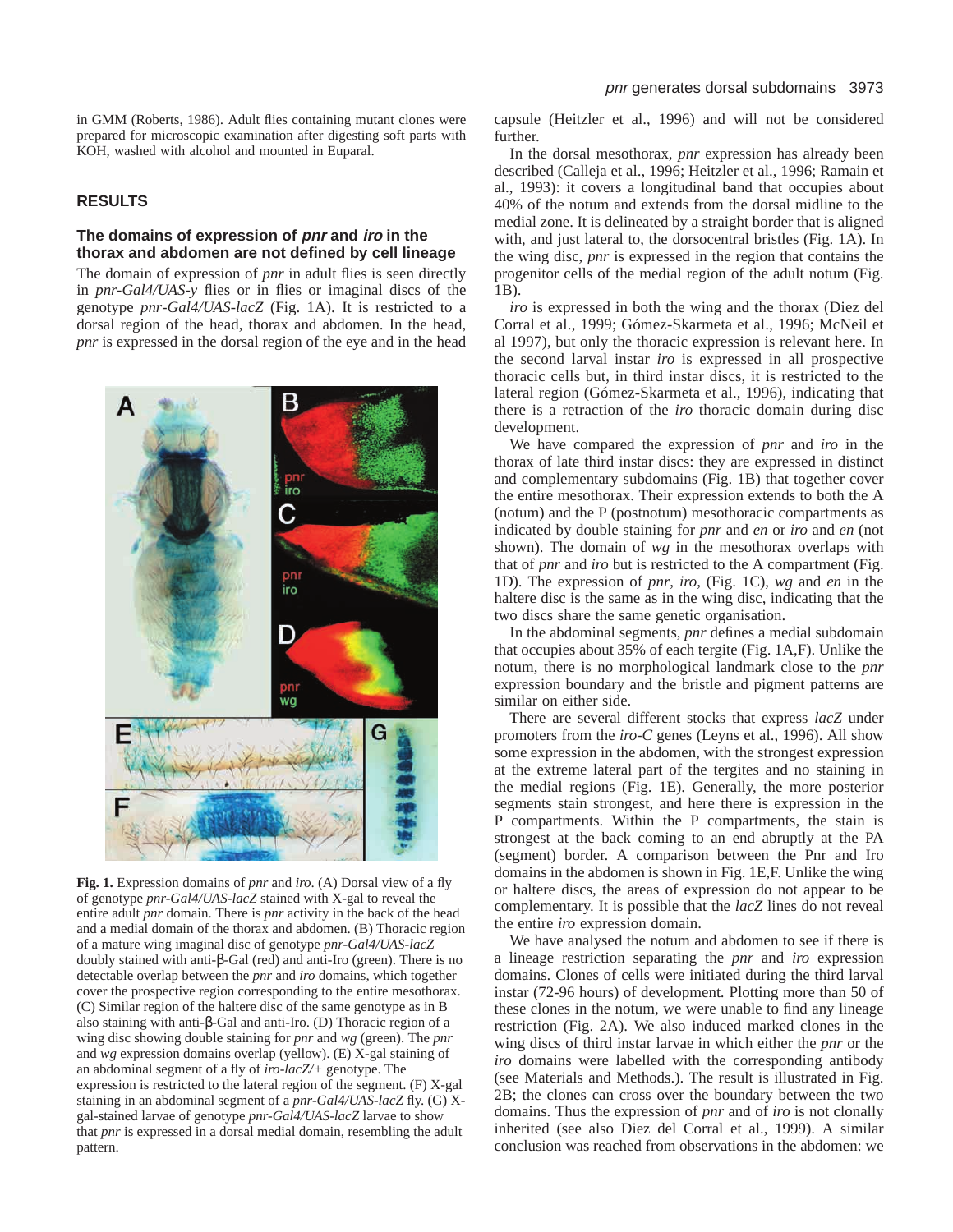

**Fig. 2.** The Pnr/Iro border is not a lineage border. (A) A clone of cells marked with *y+* and *f 36a* induced during the third larval period. The clone (magnified in the lower part of the panel) extends to both sides of the *pnr*/*iro* border, whose approximate location is indicated by the dotted line. (B) The thoracic region of a wing disc containing two *lac-Z*-expressing clones (green) that extend to both sides of the boundary defined by *pnr* activity (red).

scored a large number of marked clones and did not find any sign of restriction near the medial limit of *pnr* expression.

Taken together, these experiments indicate a genetic subdivision of the dorsal component of the adult thoracic and abdominal segments into a MED region, formed by cells expressing *pnr*, and a LAT region, lacking *pnr* expression. In the mesothorax, the MED region extends from the dorsal midline to just beyond the line defined by the alignment of the dorsocentral bristles, whereas the LAT region extends from just outside the dorsocentral line to the wing hinge. In the abdomen, the MED and LAT regions display similar bristle and pigmentation patterns.

# **Function of pnr in the notum and abdomen: cells expressing pnr sort out from non-expressing cells**

Since the thorax and abdomen are subdivided into two regions, one with and one without *pnr* activity, we have induced clones of cells that either lack *pnr* function or express the gene ectopically, and studied the consequences in the MED and LAT regions.

# (a) Clones of cells lacking pnr function

Clones homozygous for the allele *pnrVX6,* a lethal mutation in which most of the Pnr protein is lacking (Ramain et al., 1993), were induced by the flip-out method at different times during larval development. In the LAT notal region, where *pnr* is not expressed,  $pnr^{VX6}$  cells proliferate and differentiate normally, and therefore serve as control clones. In the MED region, after early heat shock (24-48 and 48-72 hours after egg laying) few clones are recovered. Out of a total of 139 flies inspected under the compound microscope, 70 clones were found restricted to the LAT domain and showed a normal pattern whereas only five clones were found in the MED domain and all these were in the process of invaginating from surrounding tissue. Six clones clearly extended to both the MED and LAT regions. In these cases, *pnrVX6* cells differentiate normally in the LAT region, but form invaginations and necrotic tissue in the MED region (Fig. 3A); in some cases, the invaginated tissue can be seen to differentiate notum structures (Fig. 3B). In addition, 14 clones were found associated with the LAT region, usually near the MED/LAT border, that either formed invaginating vesicles or outgrowths. In these cases, the normal LAT pattern is not altered. We believe that the latter clones probably originated in the MED territory and migrated into the LAT one. These clones may reach a large size and, though they form a characteristic notum pattern, it is not possible to discern the spatial arrangement of the bristles.

Mutant clones initiated late in development (72-96 and 96-120 hours after egg laying) behave similarly to those induced earlier, but the number of clones found in the MED compared to the LAT region is higher than for clones induced early. In a sample of 42 flies heat shocked at 72-96 hours, we scored 29 mutant clones in the MED region, 18 of which formed segregating vesicles containing bristles and 11 were

approximately normal although their bristles tended to cluster. Only one clone was found to cross the MED/LAT border and produced malformations in the MED region. 25 clones were restricted to the LAT region and were normal. Three vesicles of mutant cells were also found.

The observation that *pnrVX6* clones differentiate notum structures that segregate from the MED region and may



**Fig. 3.** Behaviour of clones lacking *pnr* activity. (A) Large y<sup>−</sup> *pnrVX6 Sb+* clone extending from the lateral to the medial region of the thorax. The mutant cells differentiate normally in the lateral region (arrow) but invaginate and become necrotic in the medial region (arrowhead). (B) Another *y*<sup>−</sup> *pnrVX6 Sb+* clone (arrow) that penetrates into the medial territory. It was originally hidden by a folding in the medial region but the surrounding wild-type tissue was separated to expose the clone. (C) *pnrVX6* clones marked by the loss of *arm-lacZ* activity (red) showing derepression of *iro* (green) in the *pnr* domain. Note that the clones are roundish in shape indicating they are sorting out from surrounding cells. (D) Abdominal segments containing several y<sup>−</sup> *pnrVX6 Sb+* clones in the lateral region (marked \*) that are normal. In contrast, only one clone is found in the medial region. This clone, magnified in the inset, is abnormal, all the bristles are clustered (arrow) and the clone is beginning to form an invagination.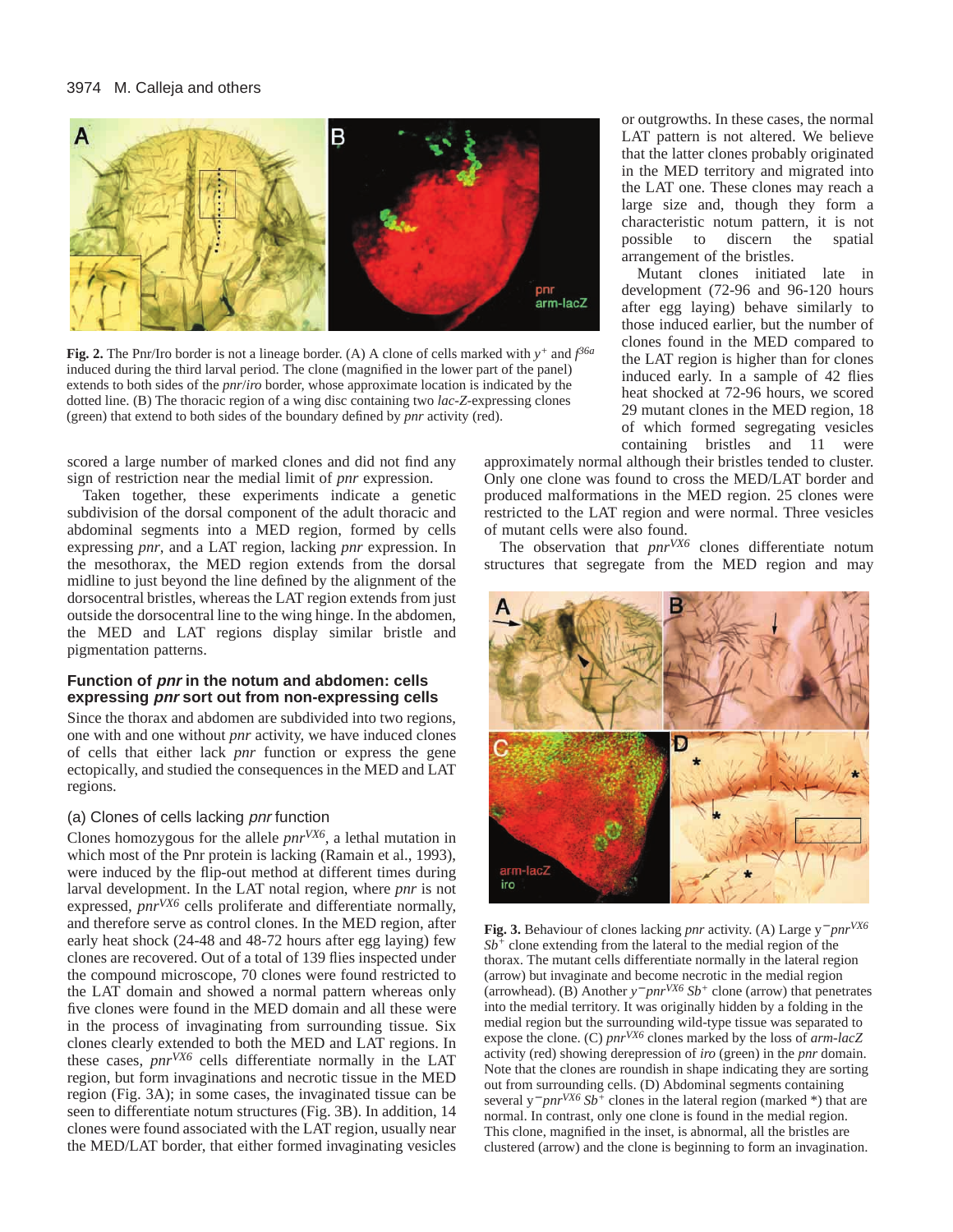sometimes join the LAT region, suggests that these clones differentiate LAT pattern. As the formation of the lateral pattern requires *iro* activity (Diez del Corral et al., 1999), we examined *iro* expression in *pnrVX6* clones in the MED domain. These clones proliferate well, although they are round in shape, presumably because they are sorting out from the surrounding cells. In nearly all the cases, they acquire *iro* expression, as illustrated in Fig. 3C, showing that *pnr* negatively regulates *iro* activity and suggesting that the Pnr/Iro borderline may result from antagonistic interactions between cells expressing *pnr* or *iro*.

We have also examined the behaviour of *pnr* mutant clones in the abdomen. In the sternites (ventral abdomen) and the lateral region of the dorsal abdomen (tergite), these clones develop normally. In the central region of the tergite, where *pnr* is normally expressed, the great majority of *pnr* mutant clones disappear (Fig. 3D). This can be demonstrated by comparing the ratio of clones recovered in the MED and LAT regions in control *(pnr+)* and *pnr*<sup>−</sup> clones. In 28 control abdomens containing *y+ f 36a* clones, 25 were undoubtedly restricted to the MED and 44 to the LAT region. (In addition, there were a number of clones possibly crossing the MED/LAT border; these were discarded.) By contrast, in a sample of 51 abdomens containing *y–pnrVX6 Sb+* clones, 95 were found in the LAT region and only seven in the MED region; the latter were always abnormal, do not integrate with the wild-type cells and form vesicles that segregate from the surround. Nevertheless, they differentiate bristles and cuticle of abdominal character (Fig. 3D). The low frequency of clones in the MED region clearly indicates that the majority of *pnr* mutant clones are lost. The different behaviour of *pnr* mutant clones at either side of MED/LAT border is intriguing because the bristle and pigmentation patterns are uniform along the mediolateral axis of the tergite and yet the genetic requirements appear to be different.

### (b) Ectopic expression of pnr in clones of cells

The consequences of *pnr* expression in the LAT thoracic region were assayed by inducing expression of *pnr* in clones of cells. Clones were induced during the different larval periods, although no qualitative difference in phenotype was detected with respect to the time of clone initiation. They may either overlap the MED and LAT regions or be confined to one or the other. The general result is that *pnr*-expressing clones are eliminated or grow abnormally in the LAT region, whereas they are virtually normal in the MED one. For example, in one experiment, 30 *pnr*-expressing clones were found in the notum (for comparison, 46 clones were found in the wing blade in the same batch of flies). Of these, 19 were confined to the MED region; they differentiated normally except that they often possessed one extra scutellar bristle. Ten overlapping clones were found extending to both MED and LAT regions; the cells situated in the MED region differentiated normally but, in the LAT region, they tended to sort out from surrounding cells to form vesicles with sharp boundaries. A single clone of *pnr*expressing cells confined to the LAT region was recovered. This exceptional case was situated in a very anterior position and differentiated only microchaetes. These results suggest that, while increasing the amount of the Pnr product has little effect in the MED domain, *pnr* activity is incompatible with LAT development and *pnr*-expressing cells sort out from nonexpressing LAT cells.

# pnr generates dorsal subdomains 3975

Together, experiments inducing either loss or gain of *pnr* activity demonstrate that cells expressing *pnr* tend to segregate from non-expressing cells; in the MED region clones of cells lacking *pnr* activity sort out from surrounding cells, whereas in the LAT region, the *pnr*-expressing cells sort out. However, the presence or absence of *pnr* activity does not compromise the ability of the cells to proliferate and differentiate notal or abdominal structures.

# (c) Inducing pnr activity in large areas of the notum

The effect of ectopic *pnr* expression has also been studied using Gal4 lines that drive expression in different parts of the notum. Firstly, the *pnr-Gal4* line was used to increase the amount of *pnr* activity in the MED region. The excess of *pnr* function here has no effect except in the scutellum, where a supernumerary bristle often appears. The EM462 line directs activity in a longitudinal stripe of the LAT domain close to the MED region (Calleja et al., 1996); in *EM462/UAS-pnr* flies,



**Fig. 4.** Effect of uniform *pnr* expression in the mesothorax. (A) Normal mesothoracic structures. The medial region is labelled in green. Note that it includes the dorsocentral and scutellar bristles (arrows). (B) Mesothoracic derivatives of a fly of genotype *ap-Gal4/UAS-pnr*. The entire mesothorax develops only the medial region, although it is somewhat enlarged. All the pattern elements corresponding to the lateral region are missing. (C) Wing disc of genotype *ap-Gal4/UAS-lacZ* stained with X-gal to show that there is Gal4 activity in the region corresponding to the mesothorax, except possibly in the posterior compartment. (D) Thoracic region of a wing disc of *ap-Gal4/wg-lacZ; UAS-pnr* genotype stained with anti-β-Gal (red) and anti-Iro (green). The expression of *wg* is expanded but that of *iro* is diminished (lower panel, compare with Fig. 1).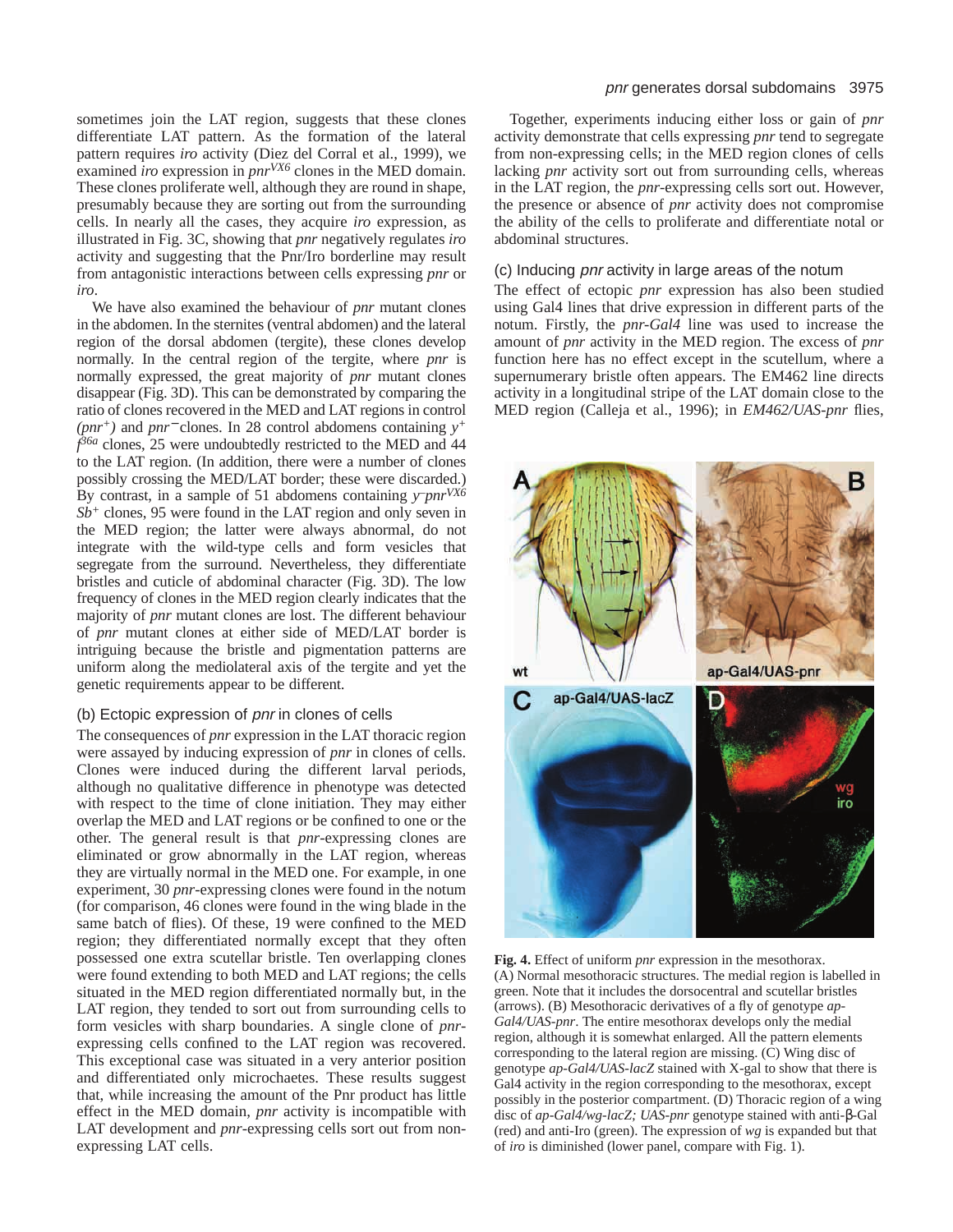there is an enlargement of the MED region as indicated by the increased number of dorsocentral bristles. Similar results were obtained with other lines conferring expression in the LAT domain.

A significant result is obtained with the Gal4 lines *ap-Gal4* or C765, that drive uniform and general expression in all notal cells (Fig. 4A-C). The notum of an *ap-Gal4/UAS-pnr* fly is shown in Fig. 4B. Only structures corresponding to those of the MED region are formed; the LAT region does not develop. This suggests that ubiquitous *pnr* expression over the entire primordium prevents the subdivision of the notum and specifies a single MED region that is likely to include the cells originally destined to form the LAT region. The MED pattern is normal except for an increase in the number of dorsocentral bristles and a higher density of microchaetes in the dorsocentral region. The excess of dorsocentral bristles is reflected in an expansion of the *wg* domain in the notum, and the loss of the LAT domain in a decrease of *iro* expression (Fig. 4D).

### Function of iro-C in the abdomen

The expression of *iro* and the requirements for *iro-C* activity during notum development have already been described (Diez del Corral et al., 1999; Gómez-Skarmeta et al., 1996); *iro-C* genes are expressed and required by all notal cells in early disc development but, during the third instar, they are necessary only in the LAT region.

We have examined the consequences in the abdomen of loss of *iro-C* function and also of ectopic expression of *mirror*, one of the elements of the complex. Over most of the abdomen *iro-C*<sup>−</sup> clones were normal, but laterally, they were not. The clones found in the lateral domains of the tergite were often depigmented; usually, not all parts of the clone were affected to the same extent. This combination of clear cuticle with hairs and normally distributed bristles is not found anywhere on the normal tergites. Again only in the lateral parts, the clones tended to be roundish, as if they differed in affinity from the cells near them. These lateral clones could not be described as a transforming the cuticle type from lateral to medial, as they did not gain appropriate characters (Fig. 5A). For example, in segment A6, there are hairs laterally but not medially, yet laterally situated *iro-C–* clones carry hairs – even though they are depigmented.

As might be expected, clones of cells that express *iro* genes ectopically are abnormal largely in medial parts of the tergite – where the proteins are normally lacking. In the medial area, the clones tend to be rounded and they produce depigmentation. This depigmentation is exactly coextensive with the clone, showing that this effect of ectopic *mirror* is cell autonomous. In addition, most medial clones are associated with reversal of polarity of the hairs and bristles, this is entirely at the back of the clone and behind it (Fig. 5B). This effect appears to be stronger in those clones situated in the anterior part of the A compartment.

These results suggest that, although the *iro-C* genes are required for normal development of the lateral abdomen their function is not comparable to that of *pnr* in the medial region.

# **Ectopic expression of pnr induces the formation of MED structures in the wing and ventral abdomen**

The consequences of ectopic *pnr* activity were also studied in the wing blade and the abdominal segments, either inducing



**Fig. 5.** Effects of loss or gain of *iro* function. (A) Segment A5 of a male with three separate iro<sup>−</sup> clones. A medial clone (white arrow) develops normally, a more lateral clone has normal and abnormal patches (black arrow) and the most lateral clone is entirely depigmented with abnormally fine bristles (arrowhead). (B) A medial clone expressing Mirror ectopically; the marked cells stain blue. Note the clone is smooth-bordered and, behind it, hairs and bristles have altered polarity.

clones of *pnr*-expressing cells or forcing *pnr* expression in large regions of the wing or abdomen.

In the wing, more than one hundred clones of *pnr-*expressing cells were scored. These clones develop structures typical of the notum with the characteristic trichome density and pigmentation as well as notal bristles (Fig. 6A,B). Notal structures are formed in a cell-autonomous manner, since the transformed territory is always associated with the genetic markers used. The wing-to-notum transformations may appear anywhere in the wing except at the distal end, but are found preferentially in the more proximal regions. Clones induced during the first larval instar can build large portions of the notum pattern, although it is very hard to ascertain by morphological criteria that they form MED pattern elements (but see below). Clones differentiating notal structures including macrochaetes and microchaetes appear exclusively in the A wing compartment. In the P compartment, *pnr*expressing clones differentiate patches of pigmented cuticle devoid of bristles (Fig. 6D) that we interpret to be postnotum. This indicates that A or P compartmental identity influences the thoracic pattern specified by *pnr*. However, dorsal and ventral clones differentiate the same notum structures suggesting that dorsal or ventral identity does not contribute to the type of pattern specified by *pnr*. The wing-to-notum transformation induced by *pnr*-expressing cells is reflected in the suppression of genes such as *vestigial (vg)* (Fig. 6E,F) or *nubbin (nub)* (not shown) involved in wing development (Kim et al., 1996; Williams et al., 1991).

We find that the pattern of the wild-type wing tissue in the vicinity of *pnr*-expressing clones in the A compartment is nearly always altered (Fig. 6C). This consists of local duplications and modifications of the bristle and vein pattern –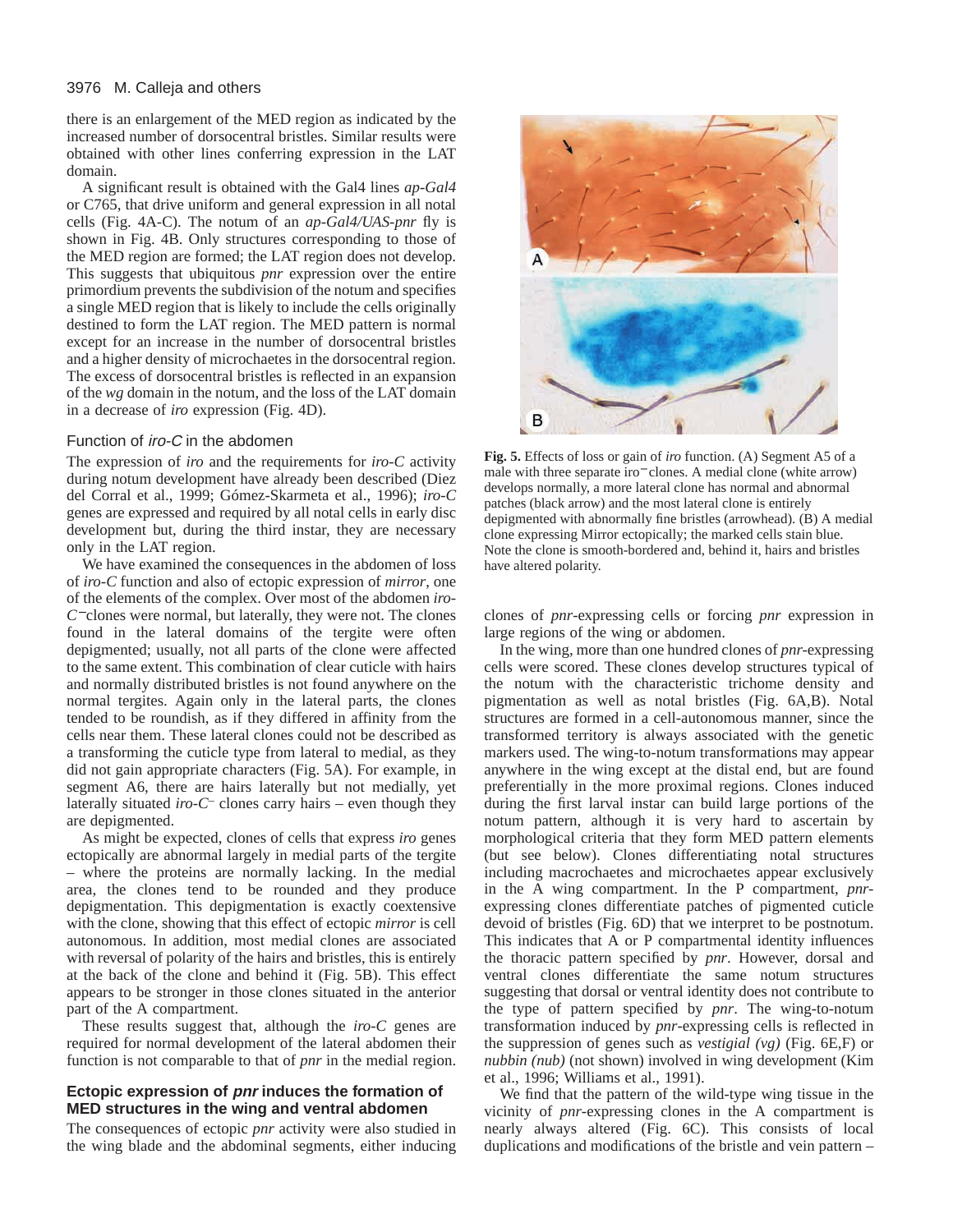

**Fig. 6**. Developmental effects of ectopic *pnr* expression. (A) Fly containing several clones (arrows) of *pnr*-expressing cells (marked with  $y^+$  and  $f^{36a}$ ) in the base of the wing. The clones differentiate notum structures. (B) Single  $y^+ f^{\beta 6a}$  clone (thick arrow) of *pnr*expressing cells differentiating notum. Note that the wing pattern in the proximity of the clone is affected; there is a vein duplication and also the bristles in the margin (thin arrow) differentiate as if they were in a more distal position. (C) A  $y^+$   $f^{36a}$  clone (arrow) that has a profound effect on the wing pattern. Note the extra veins and the abnormal patterning of the bristles in the wing margin. (D) A *pnr*expressing clone (the darker pigmentation conferred by *y+* activity is evident) in the posterior wing compartment. (E) Wing pouch region of a wild-type disc stained for *iro* (green) and *vg* (red) activity. The DV boundary goes between the L3V and L3D domains of *iro* expression. (F) The same region of a disc of genotype *1096/UAS-pnr* equally stained for *iro* and *vg*. Note the *vg* expression in the dorsal compartment (\*) is much reduced. (G) The expression of the DC enhancer of the A-SC complex (arrow) marks the position of the dorsocentral bristles in the notum. These bristles are included within the MED region. (H) Expression of the DC enhancer (arrows) in a disc of genotype *1096/UAS-pnr,* indicating a transformation of the D wing compartment into a notal region with MED features.

resembling the effects of ectopic expression of genes encoding signalling molecules such as Hh or Dpp (Basler and Struhl, 1994). This non-autonomous effect suggests that *pnr* may induce ectopic activity of some of the signalling genes (M. C. and G. M., unpublished data).

#### pnr generates dorsal subdomains 3977



**Fig. 7.** Effect of ectopic *pnr* expression in the ventral abdomen. (A) X-gal staining of the ventral abdomen of a fly of genotype *MD743/UAS-lacZ* to indicate Gal4 activity in the sides of the sternites. (B) A similar view of the abdomen of an adult of genotype *MD743UAS-pnr*. The lateral region of the sternites acquire pigmentation and bristle pattern similar to those of the tergites (arrows).

The capacity of Pnr to induce wing-to-notum transformation was confirmed by using several Gal4 lines that drive *pnr* expression in different areas of the wing blade. The *nub-Gal4, ap-Gal4*, *MS1096, C765, omb-Gal4* and *vg (quadrant)-Gal4* lines (see Materials and Methods) were utilised and all show the same transformation, although with variable strength. These lines allowed us to test some of the suggestions from the behavior of clones of *pnr*-expressing cells. For example, the MED identity of the ectopic notal tissue can be demonstrated using the construct containing the dorsocentral (DC) enhancer of the *achaete-scute* complex (García-García et al., 1999). This enhancer drives expression in the proneural cluster from which the dorsocentral bristles develop and so can be considered to be a marker for the MED region. As shown in Fig. 6G,H, wing discs of the genotype *MS1096/UAS-pnr/DC-lacZ* show *lacZ* activity in the region corresponding to the wing pouch, suggesting that the notal territory in the wing is of MED identity.

We have also examined the effects of ectopic *pnr* expression in the haltere derivatives, although the lack of morphological markers precludes a detailed study. Nevertheless, *pnr* expression in the capitellum induces transformations into metanotum-like structures and all the effects recorded are consistent those seen in the wing disc derivatives. In the abdomen, we find that the presence of Pnr in the ventral region (sternites) produces a transformation into dorsal abdomen (tergites, Fig. 7). In some cases, the entire set of sternites is transformed into tergites, resulting in flies with an almost complete ventrodorsal transformation in the abdomen.

# **Dorsal subdomains in embryos**

As *pnr* and *iro* define complementary domains in the adult thorax, we have compared their expression in embryos. In early embryogenesis, *pnr* is expressed in a broad zone of the dorsal region and, by germband extension, becomes restricted to a thin stripe that extends from the cephalic suture to the end of the abdomen abutting the border of the amnioserosa (Winick et al., 1993). Double staining for *pnr* and *en* indicates that *pnr* is expressed in A and P compartments (not shown).

During germband retraction, *pnr* expression widens towards the ventral side defining a longitudinal band (Fig. 8A) of about 10 cells wide. *iro* is not active in the early embryos but, from germband extension, it is expressed in a longitudinal stripe just ventral to that of *pnr*: *iro* and *pnr* define two abutting dorsal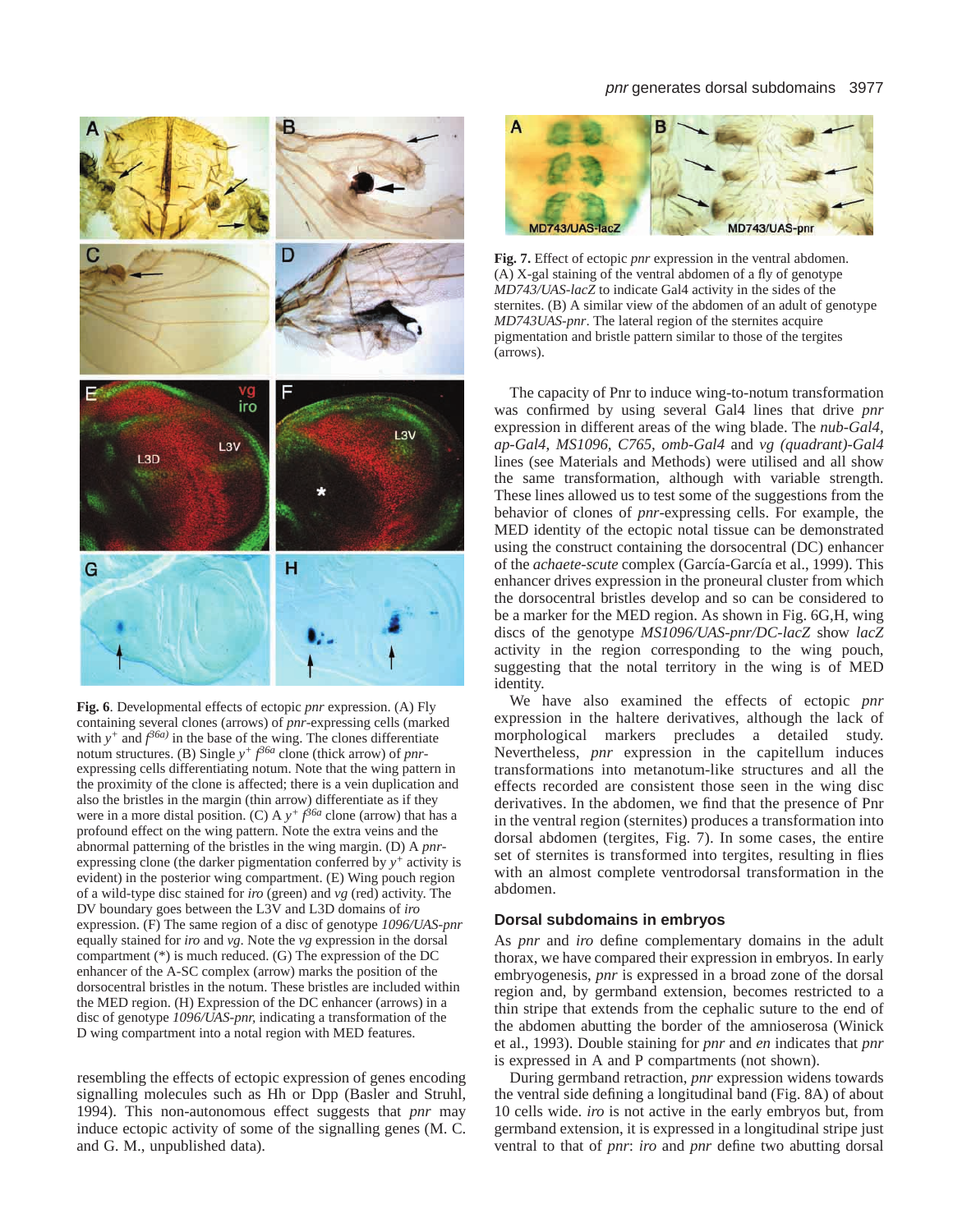**Fig. 8.** Embryonic expression of *pnr* and *iro*. (A) *iro-lacZ/+* embryo after germband retraction doubly stained for *pnr* RNA (blue) and β-Gal (brown). Together, the expression of the two genes covers approximately the dorsal part of the embryo, from the border of the amnioserosa (arrows) to the mid-ventral region. Note that the anterior and posterior borders of expression are the same for the two genes. There is a gap in the posterior abdomen where neither *pnr* nor *iro* are expressed. (B) Posterior region of an embryo stained as in A to illustrate that common spatial control of *pnr* and *iro* expression. The two genes are expressed in A7, absent in A8, expressed in A9, and absent on A10. (C) Confocal image of four embryonic segments stained for *pnr* (red) and *iro* (green) activity to illustrate that their domains do not overlap much if at all. (D) *iro* expression in a *pnrVX6* embryo. There is *iro* activity in the proximity of the amnioserosa border, where *iro* is normally not expressed. (E) *iro* expression in an *en-Gal4/UAS-pnr* embryo in which *pnr* is active in the P compartment of the normal *iro* domain. Note that *iro* activity is eliminated in the P compartments (arrows).

subdomains (Fig. 8A,C) in thoracic and abdominal embryonic segments. The anterior and posterior limits of their domains are the same. In the posterior region, they are both specifically repressed in the A8 segment (Fig. 8B). The comparison of their expression patterns clearly suggests that they are spatially regulated by common control mechanisms.

We have also examined whether *pnr* and *iro* are involved in embryos in regulatory interactions similar to those described for adult cells and, in particular, if *pnr* represses *iro* activity. The result is illustrated in Fig. 8D. In  $pnr^{\sqrt{X}\delta}$  mutant embryos, *iro* expression is altered, extending more dorsally than in the wild type, and penetrating into the *pnr* domain. Ectopic *pnr* expression in *en-Gal4/UAS-pnr* embryos represses *iro* activity in the P compartments (Fig. 8E).

# **DISCUSSION**

All *Drosophila* segments are subdivided into A and P compartments that have separate lineages and different sets of active selector genes within them (García-Bellido et al., 1973; Lawrence and Morata, 1994). When the imaginal discs form at the end of embryogenesis, they already contain an A and a P compartment. During subsequent development, some discs such as the wing, haltere and leg discs, undergo other compartmentation events, whereas no other lineage restrictions have been found within the dorsal or ventral abdominal histoblasts. Even in the discs in which there are several compartmentation steps such as the wing disc (Blair, 1993; Díaz-Benjumea and Cohen, 1993; García-Bellido et al., 1973), there are large regions that are single lineage units. Therefore any subsequent genetic subdivisions would not be expected to be accompanied by lineage restrictions.

We report here a novel subdivision common to thoracic and abdominal segments that is not based on lineage segregations. A principal role appears to be performed by the *pnr* gene whose



mode of action is very similar to classical selector genes, except that its activity is not propagated through cell divisions.

# **pnr subdivides the dorsal component of each segment into two discrete regions**

Our results show that the subdivision into MED and LAT subdomains is a general feature of the thoracic and abdominal segments and that these subdomains correspond to the expression domains of *pnr* and *iro.* In the thorax, the MED and LAT subdomains meet along a longitudinal line close to that defined by the dorsocentral bristles, appear to be complementary and together cover the entire structure. In the haltere disc, *pnr* and *iro* are expressed as in the wing disc, indicating a similar or identical genetic organisation. In the abdomen, *pnr* activity is restricted to the MED region of the tergite (Fig. 1F) in every segment, whereas *iro* expression, just as in the thorax, is restricted to the LAT region. We note that, unlike the thorax, the *iro* and *pnr* domains do not appear to be complementary, but there appears to be a region with neither *pnr* or *iro* activity. However, since these two domains are complementary in the adult mesothorax and metathorax, and in embryos, we believe that the *iro-lacZ* lines that we have used may not reveal the full *iro* expression domain in the abdomen.

Our results also indicate that *pnr* is instrumental in partitioning the dorsal component of segments into MED and LAT regions. The first argument is based on the behaviour of clones of cells either lacking *pnr* activity or expressing *pnr* ectopically. In both types of experiments, the common observation is that cells expressing *pnr* sort out from nonexpressing cells. It appears that *pnr* confers cell-specific adhesion properties (Steinberg, 1963; Lawrence et al., 1999), which are likely to be responsible for segregating the MED and LAT regions. The second argument derives from the observation that, in early disc development, *iro* is expressed in all notal cells but, in the third instar, it is restricted to the LAT subdomain (Diez del Corral et al., 1999; Gómez-Skarmeta et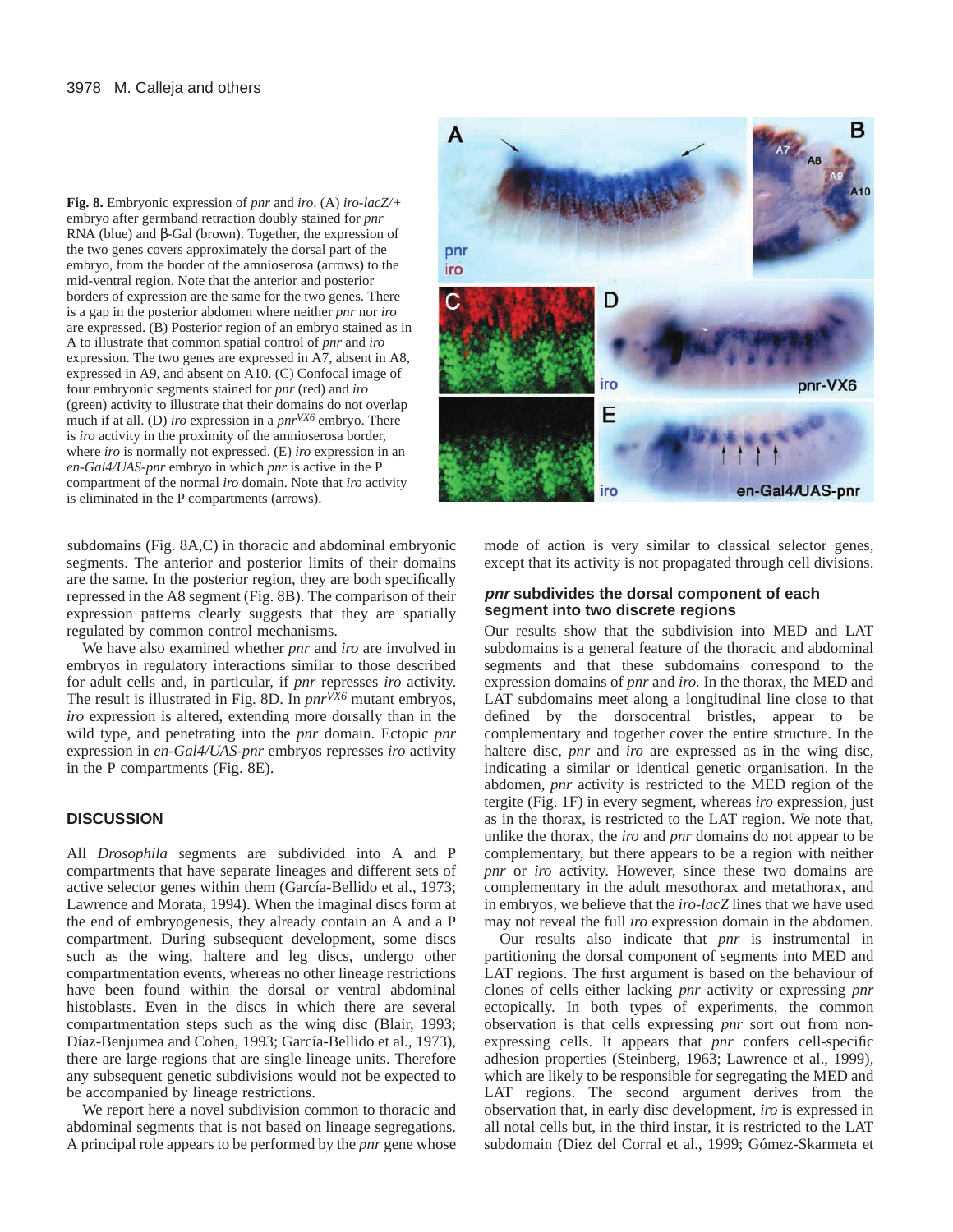al., 1996). Our finding that *pnr* negatively regulates *iro* suggests that the restriction of *iro* expression to the LAT subdomain, and hence the appearance of two distinct subdomains, is a result of *pnr* activity in the MED region. In cases such as *ap-gal4/UAS-pnr* flies in which the restricted activity of *pnr* is replaced by uniform expression in all presumptive notal cells, the subdivision of the notum does not occur, instead only the MED pattern develops (Fig. 6B). Thus restriction of *pnr* expression to the MED region is a prerequisite for the partitioning of the notum.

# **pnr acts as a selector gene to specify the identity of MED region**

Our experiments indicate that, in addition to its function in partitioning, *pnr* also specifies the pattern of the MED region. It participates together with selector genes in a "genetic address" (García-Bellido et al., 1979) that determines the identity of MED regions of the thoracic and abdominal segments. In the notum, the activity of *pnr* is necessary for the development of the characteristic pattern of the MED region, whereas its absence allows expression of *iro* and consequently formation of the LAT pattern. In the abdomen, *pnr* is also required for the development of the MED region. The developmental capacity of *pnr* and the binary mechanism in which it participates are clearly demonstrated by the ectopic expression experiments that show that Pnr induces different patterns depending on the local genetic context. In the wing blade, Pnr induces the formation of the MED notum in the anterior wing and MED postnotum in the posterior wing. This result suggests that *en* is contributing together with *pnr* to the genetic address of the MED regions. The DV compartmental segregation is not recognised by *pnr*; clones of *pnr-*expressing cells in the dorsal and ventral wing compartments differentiate the same MED-like pattern. But this is not so surprising: no DV segregation takes place within the normal domain of *pnr* expression.

In the haltere disc, the response to *pnr* activity may be modulated by the function of *Ultrabithorax (Ubx),* the selector gene that discriminates between haltere and wing development (Sánchez-Herrero et al., 1985). In the abdomen, ectopic *pnr* expression in the ventral region (sternites) induces the development of a dorsal pattern (tergite). Here the response to *pnr* function is probably modulated by the corresponding genes of the BX-C (Sánchez-Herrero et al., 1985). This transformation appears to be similar to that described for ectopic *wg* activity in the ventral abdomen (Kopp et al., 1999; Shirras and Couso, 1996). It is possible that Pnr may derepress *wg* or expand the domain of *wg* in the sternites and pleurae. Alternatively, the transformations induced by *wg* may be mediated by activation of *pnr*. Other features of *pnr* are reminiscent of classical selector genes. For example, the effect of *pnr* on cell affinities is a property shared by selector genes and is used to keep groups of cells from mixing during growth (Blair and Ralston, 1997; Díaz-Benjumea and Cohen, 1993; Morata and García-Bellido, 1976; Morata and Lawrence, 1975; Rodríguez and Basler, 1997).

Thus the mode of action of *pnr* is very similar to that of selector genes like *Ubx*, *en* or *ap*. The only difference between the segregation of the MED and LAT subdomains and the AP or the DV compartment segregations is the manner whereby activity of the genes is maintained. Expression of *en* or *ap* is

inherited unchanged by the cellular progeny, but this is not so in the case of *pnr* or *iro*. We believe that the really critical outcome is the partitioning of groups of cells into distinct genetic subdomains. The manner in which the genes responsible for segregating the genetic subdomains, be these *en*, *ap* or *pnr*, maintain their activity may be of secondary importance. If *pnr* expression is not inherited by the cell progeny, there has to be some other mechanism to maintain activity in the appropriate region. *pnr* is likely to respond to threshold levels of some specific signal(s) which would probably emanate from either the midline or from the lateral margin of the dorsal field.

*pnr* and *iro* are not the only developmental genes that define the identity of body regions by a mechanism not based on cell lineage. In the leg disc, the distinction between proximal and distal regions results from the genetic interface between *Dll* and *hth-exd*, which determines the development of the appendage in the proximodistal axis (Abu-Shaar et al., 1999; González-Crespo et al., 1998). This genetic border is not based on lineage (Gorfinkiel et al., 1997) and, as in the case of *pnr* in the notum, *Dll* activity confers specific adhesion properties to cells causing them to sort out from non-expressing cells (Gorfinkiel et al., 1997; Wu and Cohen, 1999). More recently, it has been shown that the distinction between external and internal analia is based on the differential activity of *Dll* within the domain of the Hox gene *caudal*, and that this too is lineage independent (Moreno and Morata, 1999). Recent work on the *omb* domain in the wing (Weigmann and Cohen, 1999) indicates that *omb* activity is not inherited by cells. As in the case of *pnr,* it has been shown that *Dll* and *omb* can induce appendage structures if expressed ectopically (Gorfinkiel et al., 1997; Grimm and Pflugfelder, 1996), suggesting that their products determine the identity of different body regions. In the abdomen, the A compartment is subdivided into anterior and posterior domains. These domains respond to Hedgehog in very different ways and yet the border between them is not colinear with a lineage boundary (Lawrence et al., 1999; Struhl et al., 1997).

The process of compartmentation is an epigenetic mechanism by which groups of cells become geographically divided into subgroups that acquire characteristic and distinct genetic identities. Although compartmentation is normally associated with cell lineage segregations, our results indicate that such segregations are not the defining feature of the process. The MED and LAT subdomains that we report here are not segregated by cell lineage and yet they possess all other features associated with compartments: they originate by subdivision of groups of presumptive cells, are delimited by sharp boundaries, and are genetically specified by the combinatorial activity of a set of selector genes. The subdivision of the leg into distinct genetic domains (González-Crespo et al., 1998; Lecuit and Cohen, 1997) or that of the analia (Moreno and Morata, 1999) may be other examples of genetic partitions without the concourse of lineage segregations. The principal difference with the MED/LAT subdivision is that the latter affects embryonic, larval as well as adult segments and is therefore a basic feature of the body plan.

We thank Ernesto Sánchez-Herrero for his help and suggestions during the course of this work, Juan Modolell for comments in the